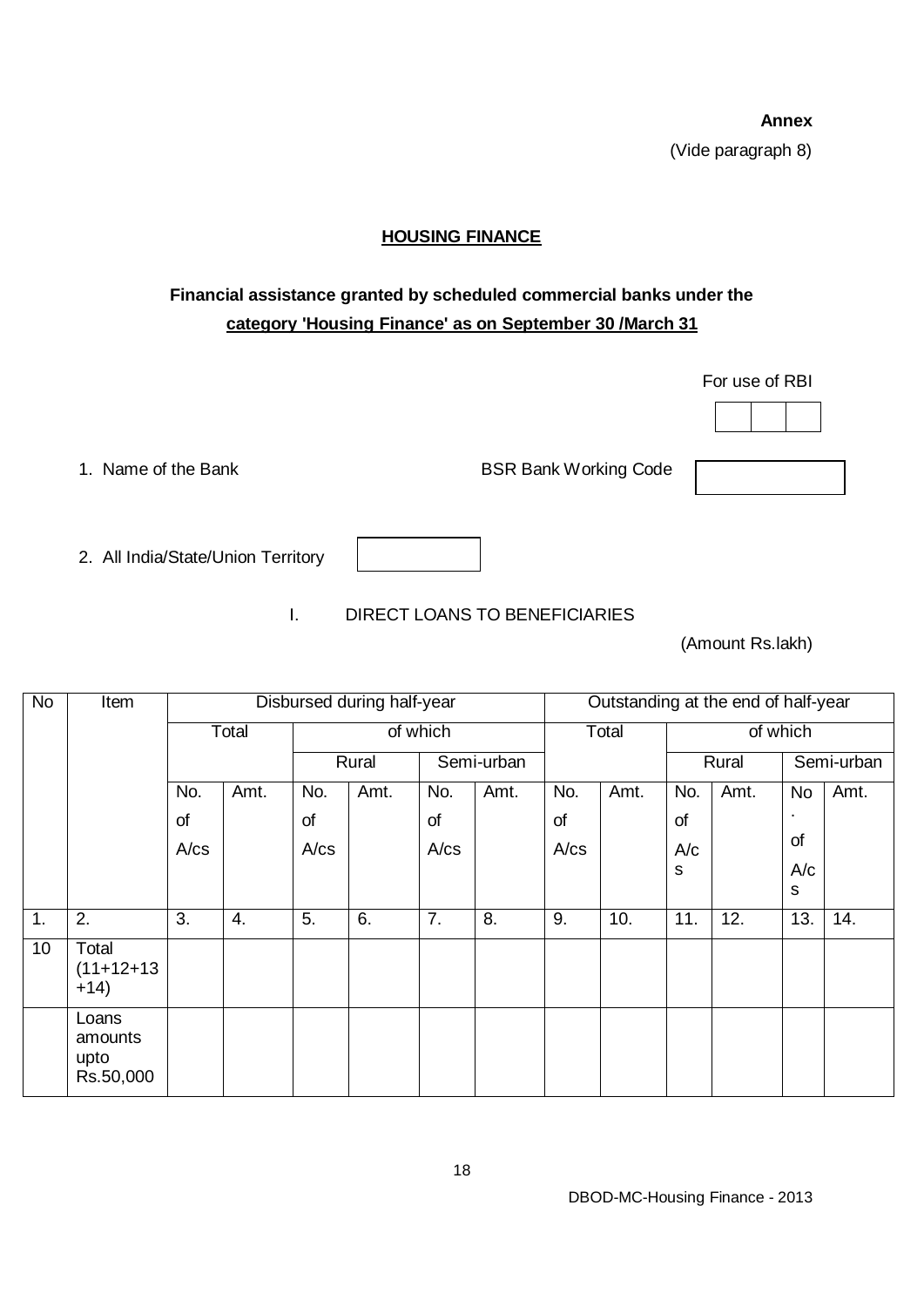| $\overline{1}$ . | 2.                                                                                                                                                                    | 3. | 4. | $\overline{5}$ . | 6. | 7. | 8. | 9. | 10. | 11. | 12. | 13. | 14. |
|------------------|-----------------------------------------------------------------------------------------------------------------------------------------------------------------------|----|----|------------------|----|----|----|----|-----|-----|-----|-----|-----|
| 11.              | Individuals/groups<br>of individuals<br>(including co-<br>operative housing<br>societies)<br>belonging to<br><b>Scheduled Castes</b><br>(SC)/Scheduled<br>Tribes (ST) |    |    |                  |    |    |    |    |     |     |     |     |     |
| 12.              | Individuals/groups<br>of individuals<br>(including co-<br>operative housing<br>societies) other<br>than SC/ST)                                                        |    |    |                  |    |    |    |    |     |     |     |     |     |
|                  | Loan amounts<br>above Rs.50,000                                                                                                                                       |    |    |                  |    |    |    |    |     |     |     |     |     |
| 13.              | Individuals/groups<br>of individuals<br>(including co-<br>operative housing<br>societies)<br>belonging to<br><b>Scheduled Castes</b><br>(SC)/Scheduled<br>Tribes (ST) |    |    |                  |    |    |    |    |     |     |     |     |     |
| 14.              | Individuals/groups<br>of individuals<br>(including co-<br>operative housing<br>societies) other<br>than SC/ST                                                         |    |    |                  |    |    |    |    |     |     |     |     |     |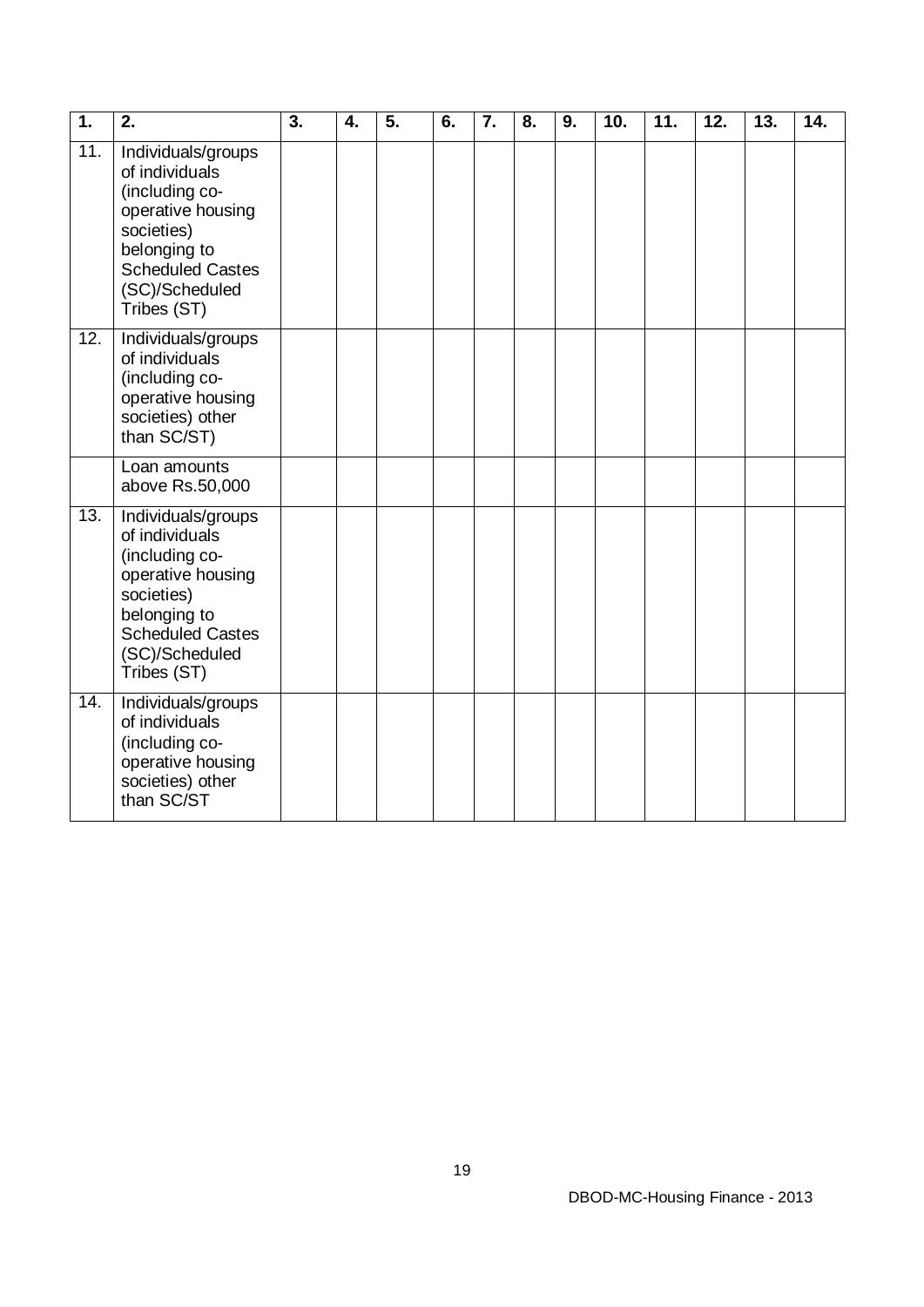|     |                                                          | year           | Disbursed during half- | Outstanding at the end<br>of half-year |        |  |
|-----|----------------------------------------------------------|----------------|------------------------|----------------------------------------|--------|--|
| No. | Item                                                     | No.of<br>A/cs. | Amount                 | No.of A/cs.                            | Amount |  |
| 1.  | 2.                                                       | 3.             | 4.                     | 5.                                     | 6.     |  |
| 20. | Total (21+22+23+24+25+26)                                |                |                        |                                        |        |  |
| 21. | <b>HUDCO</b>                                             |                |                        |                                        |        |  |
| 22. | <b>State Housing Boards</b>                              |                |                        |                                        |        |  |
| 23. | <b>Other State-level Agencies</b>                        |                |                        |                                        |        |  |
| 24. | <b>Housing Finance Institutions</b><br>(other than HDFC) |                |                        |                                        |        |  |
| 25. | <b>HDFC</b>                                              |                |                        |                                        |        |  |
| 26. | <b>Others</b>                                            |                |                        |                                        |        |  |
|     | Of which for SC/ST                                       |                |                        |                                        |        |  |
| 30. | Total (31+32+33+34+35+36)                                |                |                        |                                        |        |  |
| 31. | <b>HUDCO</b>                                             |                |                        |                                        |        |  |
| 32. | <b>State Housing Boards</b>                              |                |                        |                                        |        |  |
| 33. | <b>Other State-level Agencies</b>                        |                |                        |                                        |        |  |
| 34. | <b>Housing Finance</b><br>Institutions(other than HDFC)  |                |                        |                                        |        |  |
| 35. | <b>HDFC</b>                                              |                |                        |                                        |        |  |
| 36. | <b>Others</b>                                            |                |                        |                                        |        |  |
| 40. | Sub-Total(10+20)                                         |                |                        |                                        |        |  |
| 41. | Sub-Total(11+13+30)                                      |                |                        |                                        |        |  |

## II. LENDING THROUGH AGENCIES/INSTITUTIONS (INDIRECT LENDING)